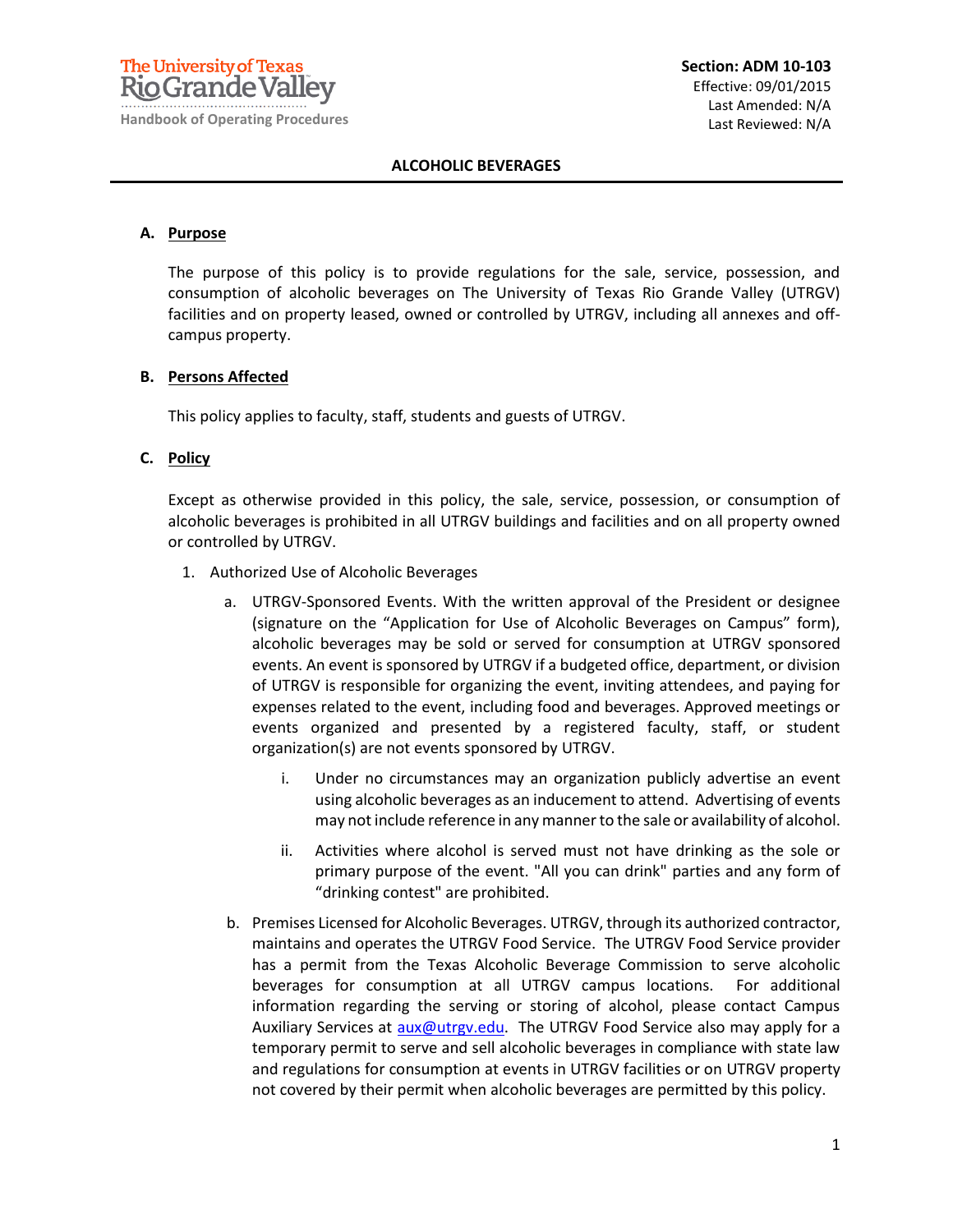

- i. Alcoholic beverages may not leave the site where they were purchased or dispensed except in bulk form to be dispensed at another approved location.
- ii. Food and nonalcoholic beverages must be available and served at the same place as the alcoholic beverages, and featured as prominently as the alcoholic beverages.
- c. Special Use Facilities. UTRGV premises that have been designated as Special Use Facilities in the *Handbook of Operating Procedures (HOP)* may be reserved and used in accordance with the *Rules and Regulations* of The University of Texas System Board of Regents and UTRGV regulations.
	- i. Non-UTRGV individuals, corporations, or organizations that reserve and use a Special Use Facility for a permissible purpose and desire to serve food and beverages, including alcoholic beverages, must provide such food and beverages through the UTRGV Food Service.
	- ii. Recognized UTRGV departments may employ external caterers to serve food and alcoholic beverages on campus excluding areas noted in C.1.b above, if authorized by the Texas Alcoholic Beverages Commission.
	- iii. Recognized UTRGV departments may accept donated alcohol and serve it at any approved UTRGV-sponsored event; *however, the sale of donated alcohol is not permitted. Serving donated alcohol at fund-raisers, events that attendees pay to attend, or for which tickets are sold (i.e. any time money changes hands) constitutes the sale of alcohol and is not permitted.*
	- iv. Non-UTRGV individuals, organizations, or corporations that reserve and use a Special Use Facility may *not* serve donated alcohol under any circumstances.
- d. UTRGV Residence Halls and Apartments. The possession or consumption of alcohol in rooms or apartments in which any of the assigned residents are under the legal drinking age is prohibited. The possession and consumption of alcoholic beverages in UTRGV residence halls and apartments will be permitted only in the assigned residence hall room or apartment of a resident who is twenty-one (21) years of age or older under the following conditions:
	- i. Possession and consumption of alcoholic beverages must be limited to the resident(s) assigned to the residence hall room or apartment and invited guests, all of whom must be twenty-one (21) years of age or older. No more than four (4) invited guests may be present in a residence hall room or apartment at one time. Beer kegs, cases of beer or other alcoholic beverages, or similar bulk alcoholic beverages of any type are prohibited in the residence halls or apartments and are subject to confiscation. Violators are subject to disciplinary action.
	- ii. A resident assigned to the residence hall room or apartment must be present and shall be responsible for assuring that persons consuming alcoholic beverages are twenty-one (21) years of age or older, that no one becomes intoxicated, and that sounds made by persons present or by any device,